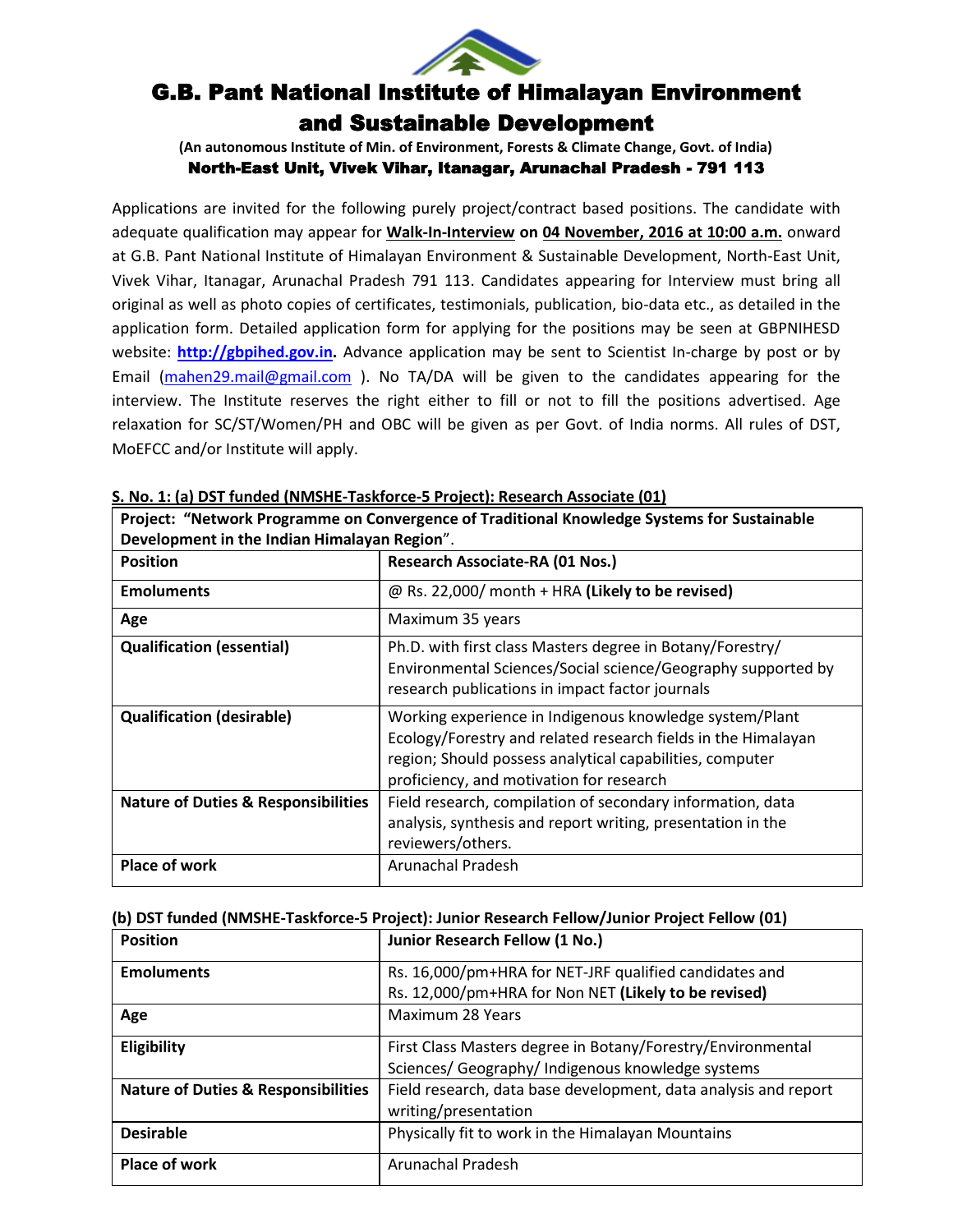### **S. No. 2: DST funded (NMSHE-Taskforce- 3 Project): Junior Research Fellow/Junior Project Fellow (02) Project: "Forest Resource and Plant Diversity"**

 $\overline{\phantom{a}}$ 

| 1101000 101030100300100 0110 110110 DIVOISILV  |                                                                                                                |  |
|------------------------------------------------|----------------------------------------------------------------------------------------------------------------|--|
| <b>Position</b>                                | Junior Research Fellow (2 Nos.)                                                                                |  |
| <b>Emoluments</b>                              | Rs. 16,000/pm+HRA for NET-JRF qualified candidates and<br>Rs. 12,000/pm+HRA for Non NET (Likely to be revised) |  |
|                                                | Maximum 28 Years                                                                                               |  |
| Age                                            |                                                                                                                |  |
| Eligibility                                    | First Class Masters degree in Botany/Forestry/Environmental                                                    |  |
|                                                | Sciences/ Geography/ Remote Sensing & GIS                                                                      |  |
| <b>Nature of Duties &amp; Responsibilities</b> | Field research, data base development, data analysis and report                                                |  |
|                                                | writing/presentation                                                                                           |  |
| <b>Desirable</b>                               | Physically fit to work in the Himalayan Mountains                                                              |  |
| <b>Place of work</b>                           | Arunachal Pradesh                                                                                              |  |

### **S. No. 3: (a) NMHS funded project: Junior Research Fellow/Junior Project Fellow (01)**

| Project: "Rejuvenation of springs and spring-fed streams in Mid-Himalayan Basins using spring<br>sanctuary concept" |                                                                                                                                     |  |  |  |  |
|---------------------------------------------------------------------------------------------------------------------|-------------------------------------------------------------------------------------------------------------------------------------|--|--|--|--|
| <b>Position</b>                                                                                                     | Junior Research Fellow/Junior Project Fellow (1 Nos.)                                                                               |  |  |  |  |
| <b>Emoluments</b>                                                                                                   | Rs. 25,000/pm+HRA for NET-JRF qualified candidates and<br>Rs. 16,000/pm+HRA for Non NET                                             |  |  |  |  |
| Age                                                                                                                 | Maximum 28 Years                                                                                                                    |  |  |  |  |
| Eligibility                                                                                                         | First Class Masters degree in Environmental Engineering/<br>Agricultural Engineering/Hydrology/Environmental Sciences/<br>Geography |  |  |  |  |
| <b>Nature of Duties &amp; Responsibilities</b>                                                                      | Field research, data base development, data analysis and report<br>writing/presentation                                             |  |  |  |  |
| <b>Desirable</b>                                                                                                    | Physically fit to work in the Himalayan Mountains                                                                                   |  |  |  |  |
| <b>Place of work</b>                                                                                                | Arunachal Pradesh                                                                                                                   |  |  |  |  |

#### **(b) NMHS funded project: Field Assistant (01)**

| <b>Position</b>                                | Field Assistant (1 Nos.)                             |  |
|------------------------------------------------|------------------------------------------------------|--|
| <b>Emoluments</b>                              | Rs. 10,000/- pm +10%HRA                              |  |
| Age                                            | Maximum 28 Years                                     |  |
| Eligibility                                    | Graduate in Science                                  |  |
| <b>Nature of Duties &amp; Responsibilities</b> | Field research, data base development, data analysis |  |
| <b>Desirable</b>                               | Physically fit to work in the Himalayan Mountains    |  |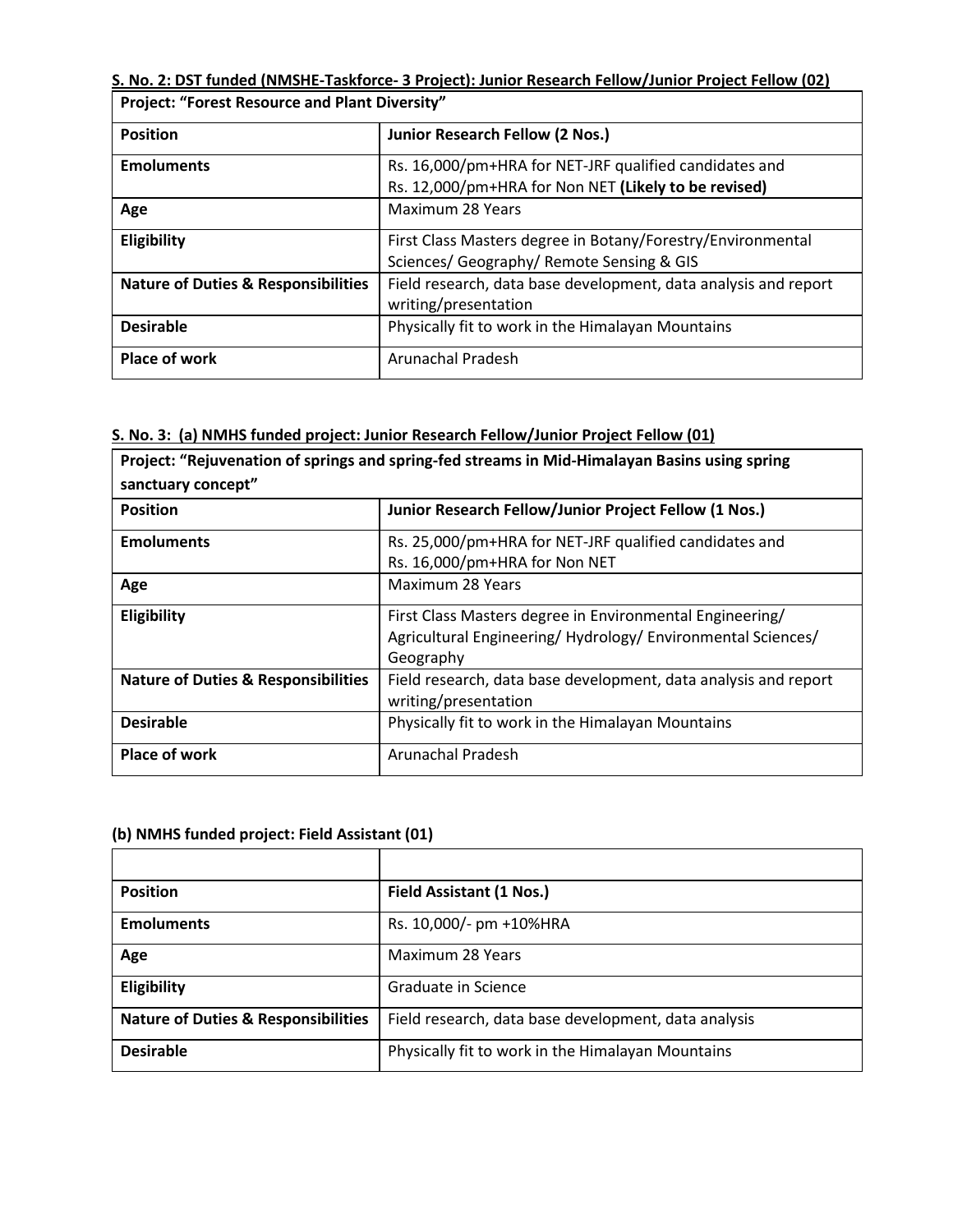|              | S. No. 4: Environmental Governance and Policy (EGP) Theme under NMHS fellowship program: |  |  |  |  |  |
|--------------|------------------------------------------------------------------------------------------|--|--|--|--|--|
| JRF/JPF (01) |                                                                                          |  |  |  |  |  |

| <b>Position</b>                                | Himalaya Research Fellow                                          |  |  |
|------------------------------------------------|-------------------------------------------------------------------|--|--|
|                                                | Junior Research Fellow/Junior Project Fellow (1 Nos.)             |  |  |
| <b>Emoluments</b>                              | Rs. 25,000/pm+HRA for NET-JRF qualified candidates and            |  |  |
|                                                | Rs. 16,000/pm+HRA for Non NET                                     |  |  |
| Age                                            | <b>Maximum 28 Years</b>                                           |  |  |
| Eligibility                                    | First Class Masters degree in Environmental                       |  |  |
|                                                | policy/Geology/Geography/Environmental Science/Environmental      |  |  |
|                                                | Engineering from a recognized university                          |  |  |
| <b>Desirable</b>                               | Preference will be given to the candidates having work experience |  |  |
|                                                | in the field of RS-GIS                                            |  |  |
| <b>Nature of Duties &amp; Responsibilities</b> | Collection of data on hydropower development, analyses of         |  |  |
|                                                | hydropower related environmental policies, future scenario and    |  |  |
|                                                | mitigation measures                                               |  |  |
| <b>Place of work</b>                           | <b>Arunachal Pradesh</b>                                          |  |  |
|                                                |                                                                   |  |  |

| S. No. 5: Environmental Physiology (EP) Theme under NMHS fellowship program: JRF/JPF (01) |
|-------------------------------------------------------------------------------------------|
|-------------------------------------------------------------------------------------------|

| <b>Position</b>                                | Himalaya Research Fellow                                          |  |  |  |
|------------------------------------------------|-------------------------------------------------------------------|--|--|--|
|                                                | Junior Research Fellow/Junior Project Fellow (1 Nos.)             |  |  |  |
| <b>Emoluments</b>                              | Rs. 25,000/pm+HRA for NET-JRF qualified candidates and            |  |  |  |
|                                                | Rs. 16,000/pm+HRA for Non NET                                     |  |  |  |
| Age                                            | Maximum 28 Years                                                  |  |  |  |
| Eligibility                                    | First Class Masters degree in Plant                               |  |  |  |
|                                                | Physiology/Chemistry/Biochemistry/Biotechnology                   |  |  |  |
| <b>Desirable</b>                               | Preference will be given to the candidates having work experience |  |  |  |
|                                                | in plant physiology and phytochemical techniques and working      |  |  |  |
|                                                | experience in Himalayan Region                                    |  |  |  |
| <b>Nature of Duties &amp; Responsibilities</b> | Conduct intensive research in field and lab, quantification,      |  |  |  |
|                                                | isolation and characterization of plant based molecules           |  |  |  |
| Place of work                                  | <b>Arunachal Pradesh</b>                                          |  |  |  |
|                                                |                                                                   |  |  |  |

**Scientist Incharge**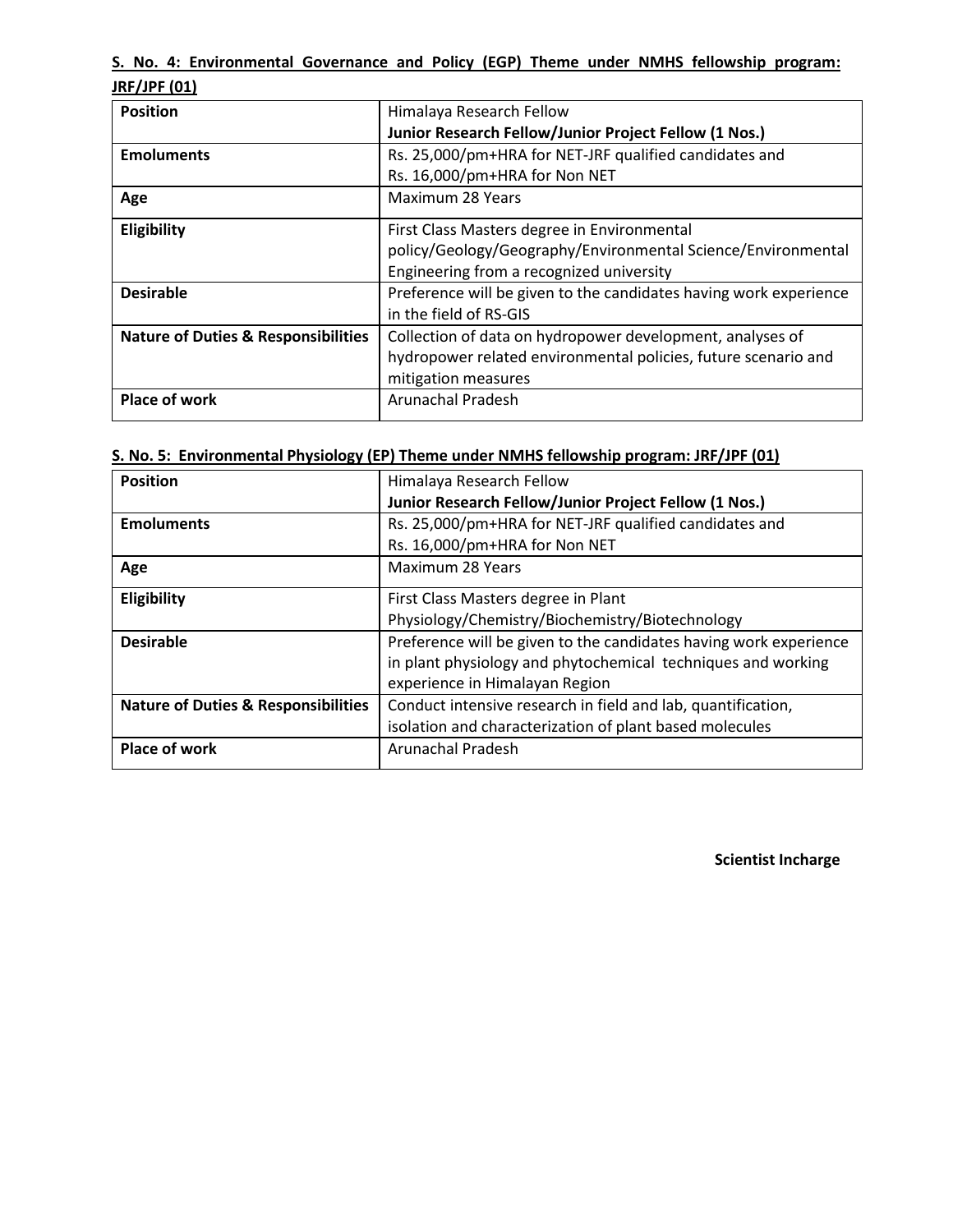## G.B. Pant National Institute of Himalayan Environment & Sustainable Development

**(An autonomous Institute of Min. of Environment, Forests & Climate Change, Govt. of India)** North-East Unit, Vivek Vihar, Itanagar, Arunachal Pradesh 791 113

#### Instructions to fill in Application Form:

#### **General**

- (a) Please download the attached Form, complete it, and return.
- (b) No Column of application form should be left blank.
- (c) Use additional sheets where necessary, with relevant columns drawn thereon, inserting proper references.
- (d) Completed application should be accompanied by all the requisite documents. You are requested to go through the "check list" of documents before submitting the application. **Incomplete applications are liable to be rejected**.
- (e) Photocopies of documents asked for need self attestation.
- Item No. 1. Name given here should be the same as given in your matriculation/higher secondary certificate and degree certificates. If there is a change, addition or deletion, an affidavit from a Notary Public/Magistrate is necessary.
- Item No.9. In case grades are awarded, please attach the sheet giving conversion of grades to percentage of marks.
- Item No. 11(Annexure IIa). Specializations may be indicated in terms of (a) Subject (b) Broad Area(s) of specialization and (c) Exact area(s) of specialization.

|     | Photograph on the main application form                             | Yes/No |
|-----|---------------------------------------------------------------------|--------|
| 2.  | Affidavit if you carry different name/surnames in your certificates | Yes/No |
| 3.  | Attested copy of School Leaving/High School/Secondary School        | Yes/No |
|     | Certificate (For date of birth)                                     |        |
| 4.  | Attested copies of Mark Sheets/Grade Cards & Degrees for            | Yes/No |
|     | BSc/MSc/MPhil/PhD/ BE/ME/PhD                                        |        |
| -5. | List of Publications, if applicable                                 | Yes/No |
| -6. | <b>Experience certificates</b>                                      | Yes/No |

#### **Check list of documents to be attached**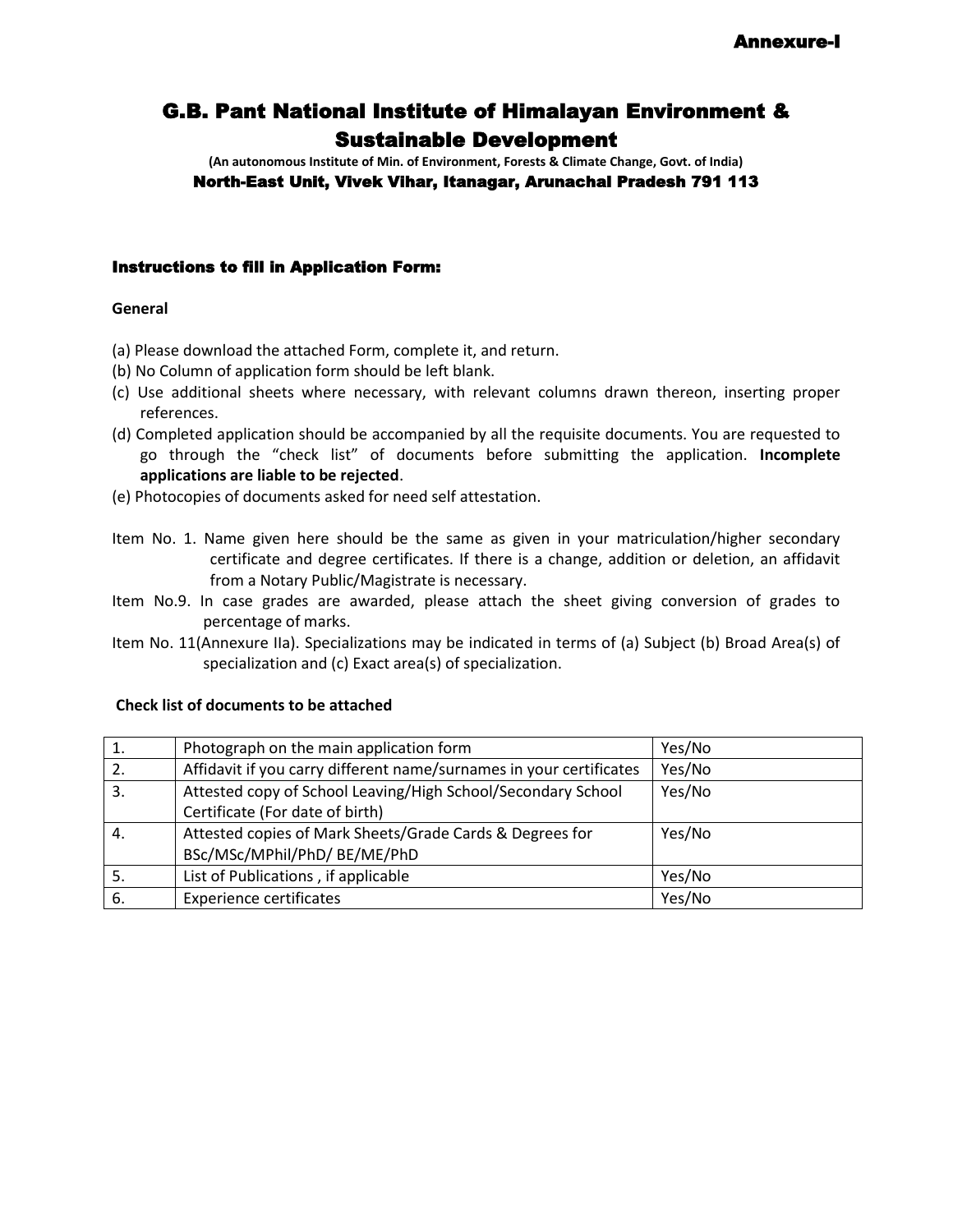## G.B. Pant National Institute of Himalayan Environment & Sustainable Development

**(An autonomous Institute of Min. of Environment, Forests & Climate Change, Govt. of India)**

North-East Unit, Vivek Vihar, Itanagar, Arunachal Pradesh 791 113

### APPLICATION FORM

| Please use BLOCK LETTERS: |
|---------------------------|
|                           |
|                           |
| 3. Present Address:       |
|                           |
|                           |
| 4. Permanent Address:     |
|                           |
|                           |
|                           |
|                           |
|                           |

8. Do you belong to: (a)Scheduled Caste: Yes/No (b) Scheduled Tribe : Yes/No (c) OBC : Yes/ No

9a. Academic and Professional qualifications (from first degree onwards):

| Degree/<br>Diploma | Subject(s) | Name of<br>Percentage of<br>Marks or<br>University/ |             | Duration of<br>Course | Month & year of<br>passing /award |  |
|--------------------|------------|-----------------------------------------------------|-------------|-----------------------|-----------------------------------|--|
|                    |            | Grade                                               | Institution |                       |                                   |  |
|                    |            |                                                     |             |                       |                                   |  |
|                    |            |                                                     |             |                       |                                   |  |
|                    |            |                                                     |             |                       |                                   |  |
|                    |            |                                                     |             |                       |                                   |  |
|                    |            |                                                     |             |                       |                                   |  |
|                    |            |                                                     |             |                       |                                   |  |

9. Title of Ph.D. Thesis

……………………………………………………………………………..………………………………………………………………………………… ……………………………………………………………………………………………………………………………